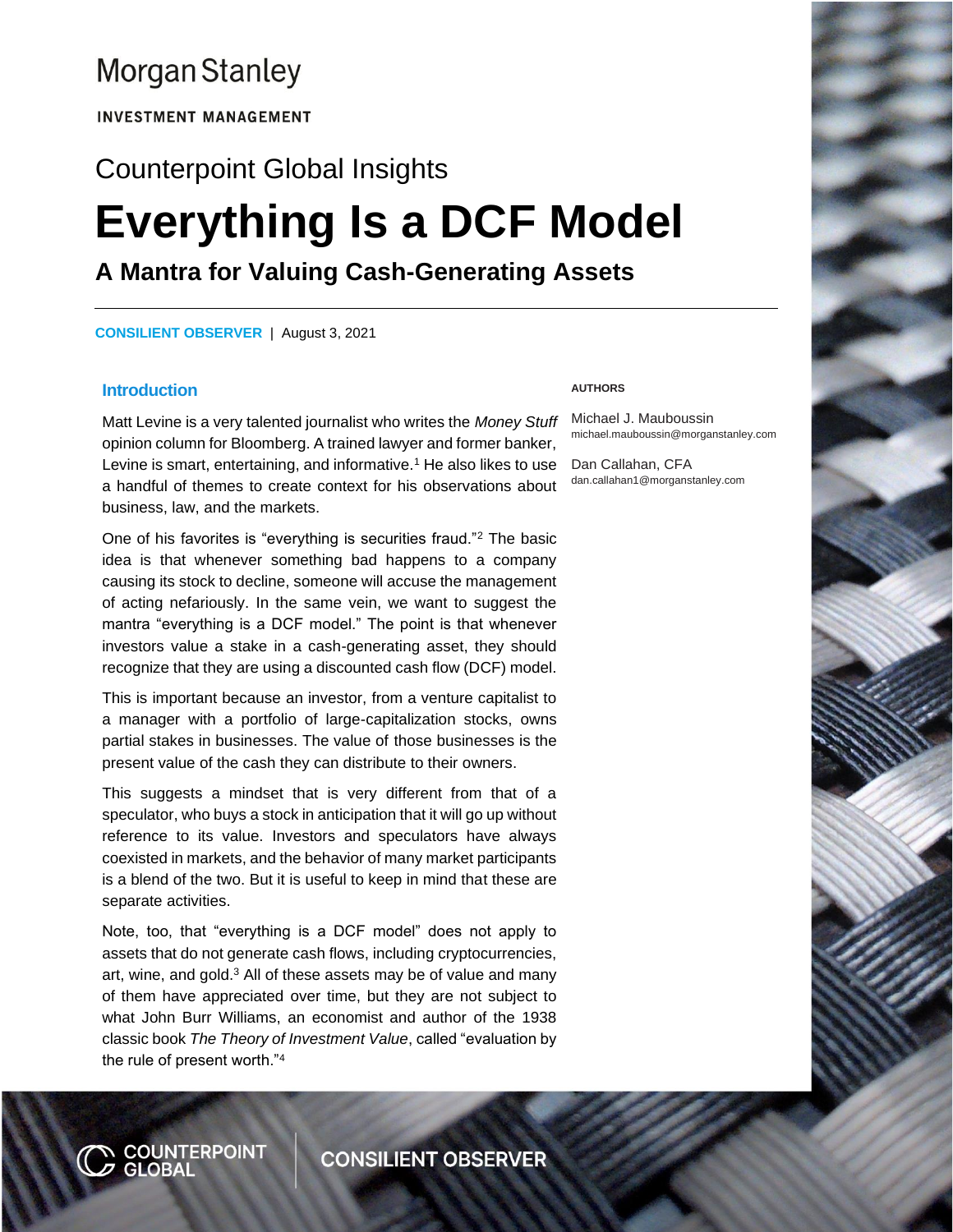The topic deserves attention because many market participants now, as in the past, don't think that DCF models are relevant.<sup>5</sup> High valuations for many startups and companies with negative earnings, as well as the existence of "meme stocks," where gains and losses are determined more by online forums than fundamentals, make thinking about cash flows appear quaint. Further, many practitioners use heuristics for value without recognizing the purpose and limitations of the shorthands.

At the end of the day, the intrinsic value, determined by the present value of future cash flows, attracts the price like a magnetic force. This means that investors always have to keep in mind the value drivers of a discounted cash flow model. It is easy to forget but useful to remember.

# **The Wonder of Markets**

Public stock exchanges are wondrous. When you buy a stock, you trade cash for a portion of the future cash flows of a business. When you sell a stock, you trade the cash flows for cash. It's a form of time travel: if you buy a stock at a price less than its perceived value, you are essentially traveling into the future and judging that today's expectations for future cash flows are too low. Selling stock that is perceived to be overvalued is a symmetrical move.

The founder, buyer, or holder of a business anticipates satisfactory returns based on the company's distributable cash flows over time. Cash flows are defined as the difference between profits after taxes and the investments required to sustain or grow the business. This is as relevant for a small business in the local community as it is for a company in the S&P 500. When an owner sells a business, the rights to the cash flow and the associated risk and reward are transferred to the new holder.

Private markets are in some ways different than public markets, but the driver of value is the same. Private markets generally have less liquidity, a measure of how cheap and easy it is to buy and sell stakes in companies, than do public markets. As a result, investors in private markets expect an illiquidity premium, a little extra return to pay them for the inability to transact cheaply.<sup>6</sup> That premium is compensation for the friction of buying and selling. But future cash flows still determine the value of the underlying assets.

Investors in private markets generally have more control over businesses than do investors in public markets. For example, most venture capitalists work closely with the entrepreneurs in whom they invest, sitting on their boards and making key introductions. Buyout firms also have tight control over their portfolio companies, allowing the buyout firms to put in place strong governance practices, including an ability to make changes swiftly and decisively. Control allows private equity investors to be proactive about placing a firm on a path to generating strong long-term cash flows.

Another distinguishing feature of private markets is limited price discovery, a fancy way of saying that prices are not set by a market with lots of willing buyers and sellers. For example, in venture capital the price of a new round of financing is often set by the buyer who is willing to pay most for the stake, and those who think the price is too high have no ready way to sell.

Something similar is true for buyouts. If a buyout firm seeks to acquire a public company, it may have to contend with competing bids from other buyout funds or strategic buyers. But in most cases, the highest bidder wins the auction. As with venture capital, there are lots of potential buyers but only one seller. Price discovery is weak in private markets because the optimists can buy but the pessimists can't sell.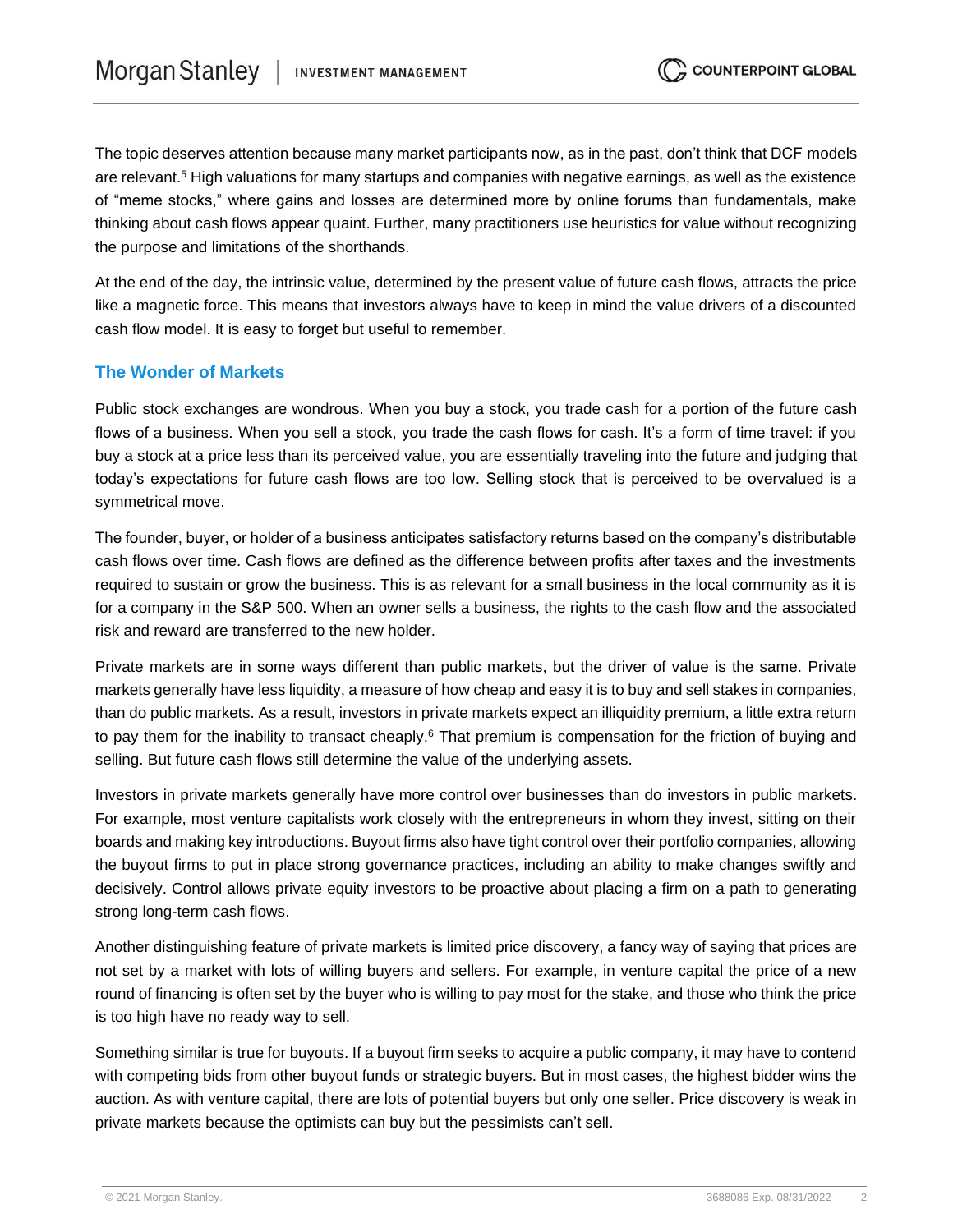The decision to be private or public boils down to the tradeoff between better governance for companies held by private equity firms and a lower cost of capital for public companies in a portfolio.<sup>7</sup>

Private equity investments are generally riskier than those in public markets. Risk for venture capital firms comes from investing in new or young businesses that have yet to demonstrate their long-term viability. Risk for buyout firms is the result of financial leverage.

These observations are borne out in the distribution of returns for individual investments across the asset classes. From the mid-1990s to 2018, about 60 percent of venture capital investments lost money, but the handful that did exceedingly well allowed the overall asset class to generate competitive returns. Roughly 27 percent of buyout deals lost money, the median investment approximately doubled, and some did very well (though not as well as venture deals). From 1985 to 2019, nearly 25 percent of public market investments lost money over 5 years, and the losses were on average less severe than those in private equity.<sup>8</sup> But the lower risk meant lower returns, with the upside outliers contributing less to returns than in private equity.

Private equity funds have to sell their investments eventually to realize returns for their fundholders. And when they sell, they essentially transfer the problem of assessing future cash flows to the new buyers, whether a company, another fund, or an active portfolio manager. Everything is a DCF model.

# **Why Doesn't Everyone Believe?**

The time value of money, the idea that money today is worth more than an identical amount of money in the future, is one of the first concepts taught in a finance class. As a discounted cash flow model formalizes this concept, it stands to reason that it should be the primary method for investors to value financial assets, including stocks, and for corporate managers to allocate capital.<sup>9</sup>

However, a recent survey of professional equity analysts found that "market multiples" were "[b]y far the most popular approach to valuation" among nearly 2,000 respondents.<sup>10</sup> Specifically, these analysts said that when valuing companies they used price-earnings multiples 88 percent of the time and enterprise value-to-earnings before interest, taxes, depreciation, and amortization (EBITDA) multiples 77 percent of the time.

The discounted cash flow model was the second most popular approach to valuation, albeit more popular in regions outside the Americas. While this sounds encouraging, there are two substantial caveats.

The first is that analysts commonly use an enterprise value-to-EBITDA multiple to estimate the continuing value, also known as the terminal or residual value, in a DCF model.<sup>11</sup> The continuing value often represents 70 to 80 percent of corporate value.<sup>12</sup> That means that what drives the DCF model is for the most part a dressed up multiple.

The second concern is that many DCF models are done poorly, having errors related to theory and dubious economic judgments.<sup>13</sup> Errors include the use of a faulty risk-free rate and assuming unrealistic growth rates in the calculation of continuing value. An example of a poor judgment is an explicit forecast period that is too short. These shortcomings speak poorly not about the approach but rather to how it is applied.

We think there are a number of reasons a DCF model is not used more consistently and properly, in private and public markets: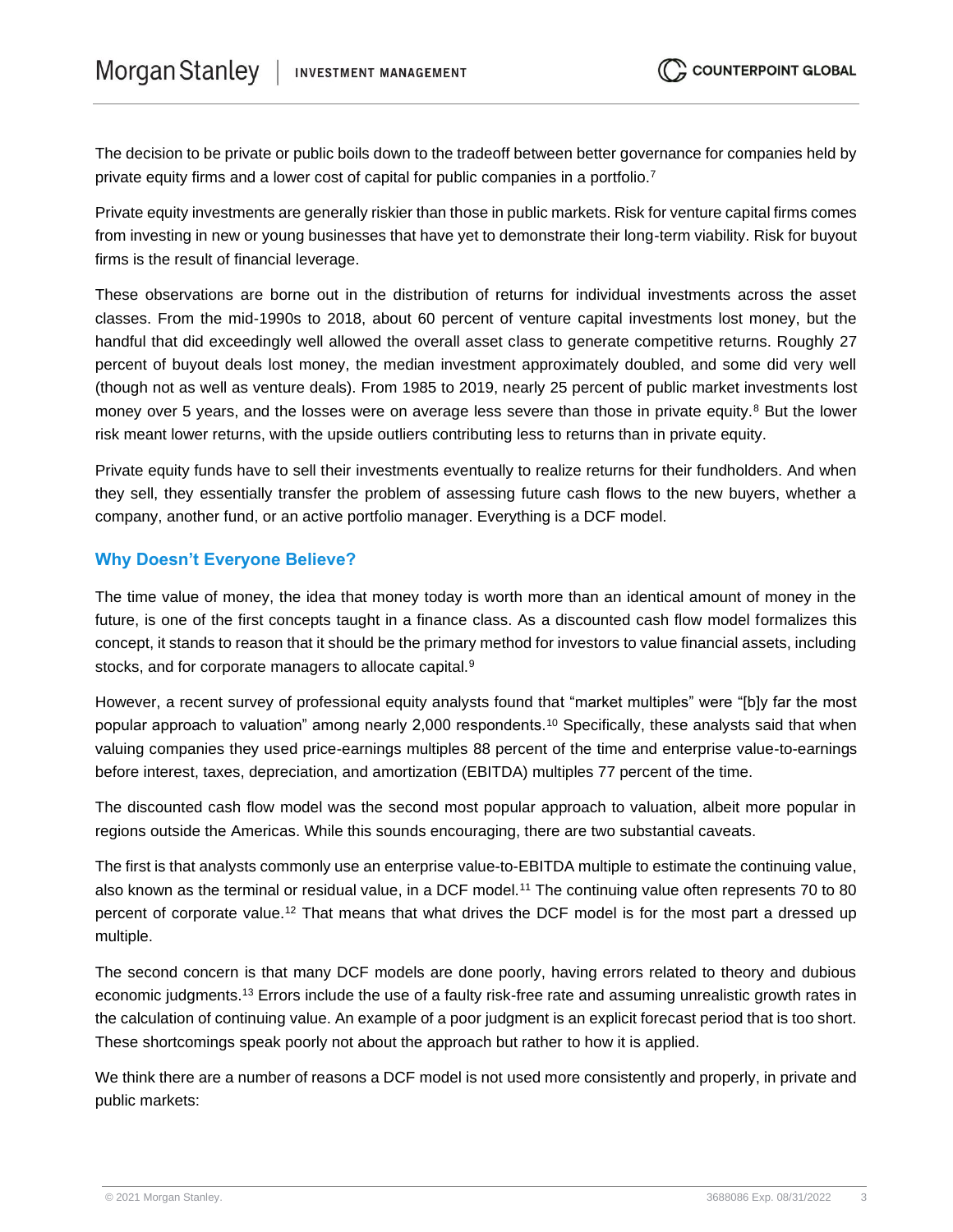• **The public markets are pretty good at valuation.** Markets are not completely efficient, of course, but by and large markets are reasonably effective at reflecting known information in prices. While price and value can and do diverge, the wisdom of crowds reminds us that the collective opinion of the market is generally a better judge of price than a single person's estimation.<sup>14</sup>

Charley Ellis, founder of Greenwich Associates and a luminary in the investment industry for more than a half century, writes playfully, "If you could have anyone—and everyone—you ever wanted as colleagueinvestors working with you all day, every day, which great investors would you include on your investor's dream team?" He goes on, ". . . today's professional-dominated stock market reflects the accumulated expertise of all those diligent experts making their best judgments on pricing all the time."<sup>15</sup>

Because the market is likely to be better at valuation than they are, most investors can defer to its ability to reflect what's out there. They can then turn their attention to whether a company's fundamental results will be better or worse than the market's expectations. The problem is that without a clear understanding of what is priced in, there is no easy way to know how changes in the consensus will affect the stock price.

• **Small changes in assumptions for a DCF model can lead to large changes in value.** As a result, many investors are more comfortable using multiples of earnings or cash flow as proxies for valuation. Multiples are a shorthand for the valuation process that have the benefit of saving the user time at the cost of buried assumptions.

John Burr Williams anticipated concerns about the inputs into a discounted cash flow model. In chapter 15 of his book, called "A Chapter for Skeptics," he wrote, ". . . the old-fashioned methods of appraisal in reality took cognizance of all the factors which give such intricacy to the new formulas, but the old methods did so implicitly, whereas the new methods do so explicitly."<sup>16</sup>

In other words, valuation using multiples does not avoid the drivers of long-term cash flows but rather obscures them. Williams argues that it is better to make your assumptions explicit and debate them than to make them implicit and ignore them.

• **Lots of valuation is done by comparing.** There are two ways to come up with a value for a financial asset. The first is to calculate an intrinsic value by discounting future cash flows. If the stock market is efficient, price and value will be the same. The second is to compare investments that are similar and buy the relatively undervalued one and sell the overvalued one. If a sufficient number of investors are doing this, few will outperform the market. The first approach assumes that prices are right while the second posits only that it is hard to beat the market.<sup>17</sup>

Both of these approaches have deep roots in finance. Models based on general equilibrium determine intrinsic value. Other models, including options pricing models, derive value from an underlying asset without concern for whether it is priced correctly.

Arbitrage in its purest form involves comparing prices of the same asset, say on separate exchanges, and simultaneously buying at the low price and selling at the high price to lock in a riskless profit. Such opportunities are extremely rare. Often there are costs to implementing arbitrage that offset the gains. Arbitrage activities today generally include buying and selling assets that are similar rather than identical, which introduces more risk.<sup>18</sup>

Relying solely on comparison presents a pair of challenges. One is that investors often select comparable assets to support the case they are making.<sup>19</sup> For example, if an analyst wants to recommend that the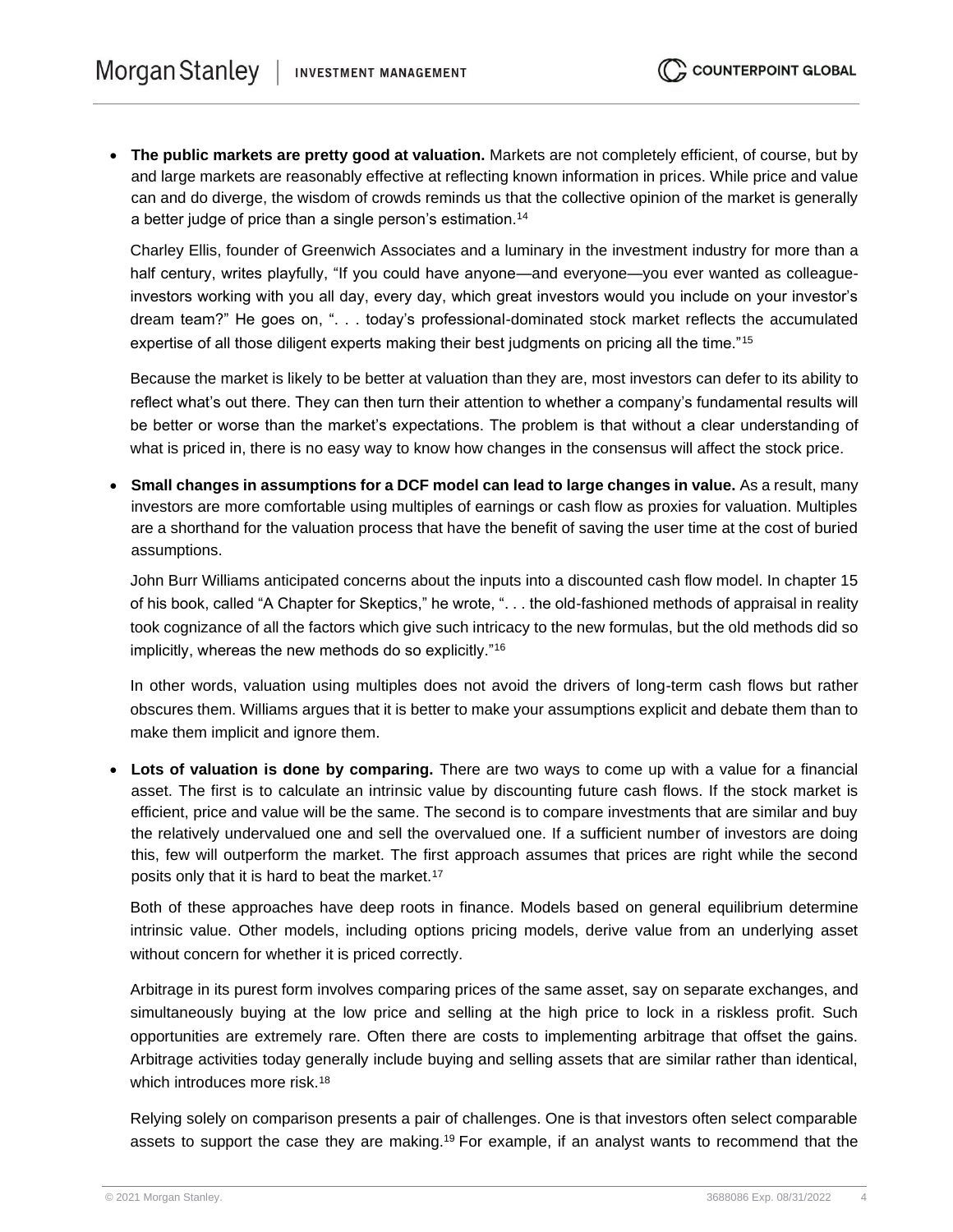investment firm buy a stock, he or she will select the stocks of comparable companies that have high valuations, making the focal stock look relatively inexpensive.

The more basic issue is that comparative analysis says nothing about intrinsic value. Something may look relatively attractive but still may be absolutely overvalued. An investor can isolate a mispricing by going long one asset and short another, removing exposure to absolute valuation. But this activity introduces new challenges, including identifying stocks that are close substitutes and the mechanics and costs of shorting.

• **Valuation is tricky early in a company's life cycle.** Start-ups are difficult to value using a discounted cash flow model because the range of potential outcomes is so great. The dispersion of growth rates in sales and profits narrows as companies get bigger, which makes the task easier as companies grow and mature. But Aswath Damodaran, a professor of finance and expert in valuation, argues that a DCF model can be used for start-ups and he provides a multi-step process to do so.<sup>20</sup>

Damodaran's steps boil down to forecasting revenues, estimating profitability, assessing risk, and considering base rates.

Forecasting a range of potential revenues benefits from a thoughtful assessment of total addressable market (TAM). We believe that TAM can be estimated by a bottom up calculation of the market size, application of a diffusion model, and reference to past results of similar businesses.<sup>21</sup>

The basic unit of analysis provides insight into how a company makes money. For example, the basic unit of analysis in a subscription business is customer lifetime value, which estimates the cash flow a customer will generate while active and subtracts the cost of acquiring the customer.<sup>22</sup> This step can take into consideration potential benefits from operating leverage and economies of scale.

Risk includes an estimation of the opportunity cost of capital and how it changes over time. The risk and expected return of a company's stock tend to decline as the company moves through its life cycle.

Base rates, the results of an appropriate reference class of companies, are useful for assessing survival and growth. This is a powerful and underutilized tool for forecasting.

• **It is hard to value companies that have negative net income.** Nearly 40 percent of public companies in the United States had negative net income in 2020. Companies can lose money for two reasons. The first is that costs exceed revenues and the company is fundamentally unprofitable. The second is the company expenses investments today that are expected to generate attractive cash flows in the future.

The latter occurs as a quirk of accounting. Tangible investments, such as capital expenditures, are recorded on the balance sheet and only the depreciation of the assets shows up on the income statement. Intangible investments, such as marketing spending, are reflected in full on the income statement. This accounting treatment of intangible assets overstates expenses and understates investment and therefore obscures the economic picture.

Because investments precede sales and earnings, a profitable company reliant on intangible assets that is growing rapidly will report negative net income even as its business is thriving. Indeed, companies should invest more than they earn if the return on investment is attractive and they have access to capital. Successful companies reliant on tangible assets such as Walmart and Home Depot had years of negative free cash flow in their growth stages even as they were creating substantial shareholder value.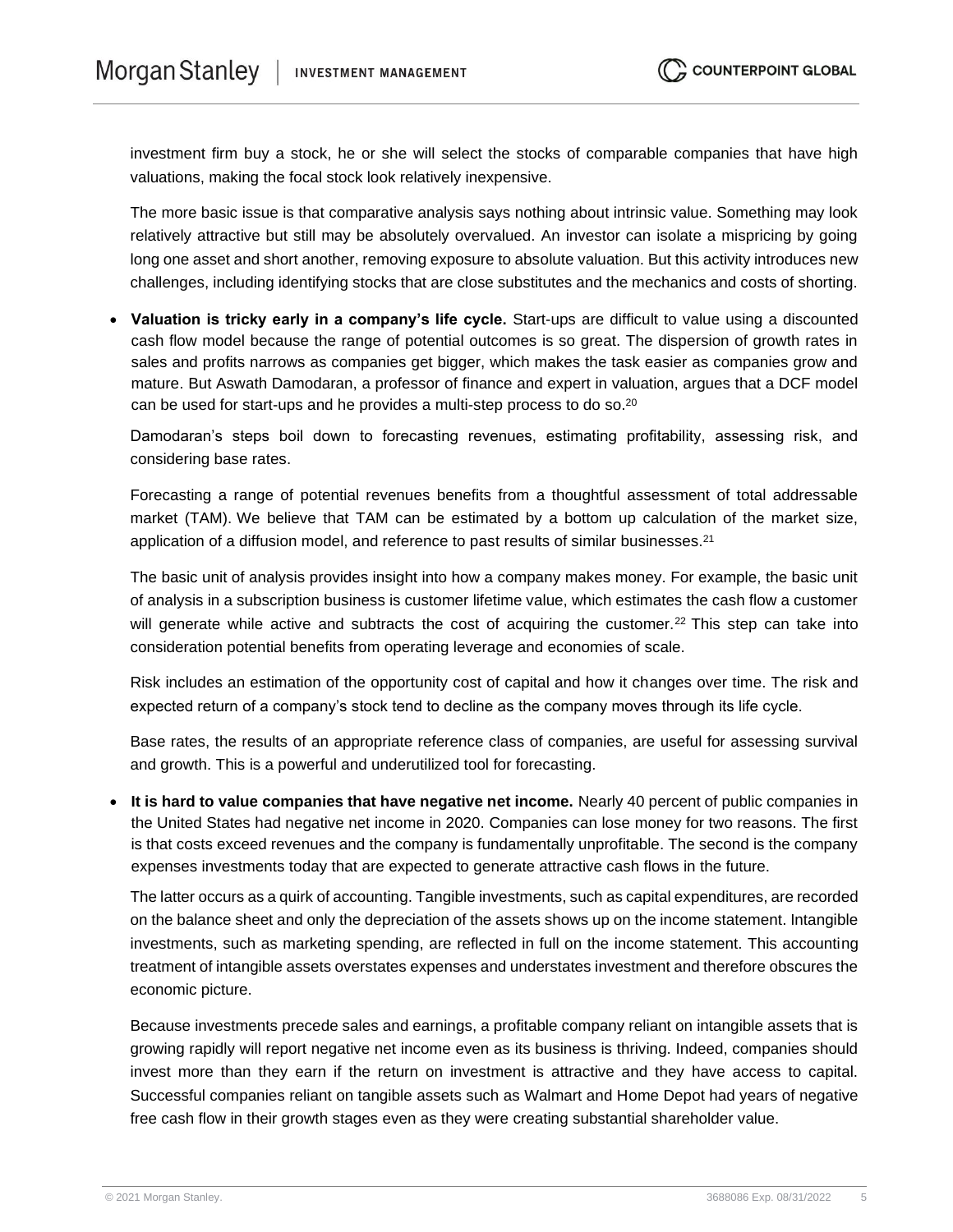The answer to this challenge is not to fall back on heuristics, such as multiples of price to sales, but to adjust the financial statements to make them more accurate. This requires shifting intangible investments from the income statement to the balance sheet, leaving only an amortization expense on the income statement. The net result is higher earnings, a bigger balance sheet, and a better sense of the magnitude of investment and return on capital.<sup>23</sup>

Each of these reasons helps explain why DCF models are not used more widely, but none of them stand up to scrutiny. Even if you choose not to build a DCF model for every investment you make, it is useful to keep in mind the factors that drive value. These include growth from investments that earn in excess of the cost of capital, the competitive advantage or uniqueness of a business that keeps competitors at bay, and the opportunity cost of capital. You have to earn the right to use a multiple, which happens when you can demonstrate the link between value and the multiple.<sup>24</sup>

Another effective way to use the model is to ask what you have to believe about the value drivers to justify today's price. This approach singlehandedly addresses all of the common concerns about a DCF model. Instead of an investor determining value, he or she needs only to assess whether the expectations embedded in the shares are likely to be met.<sup>25</sup>

### **How DCF Models Apply More Broadly**

The application of a DCF model in valuation is more prevalent in some assets than others. Corporate bonds are an example where investors commonly use DCF models. A company that issues a bond makes a legal commitment to make timely interest payments on the principal and to return the principal at maturity. The key elements of a DCF model are the magnitude, timing, and riskiness of cash flows. Bonds specify by contract the magnitude and timing of cash flows, leaving the risk that the company will not be able to meet its obligations as the main source of judgment.

Bonds are different than stocks in that with a bond the company will meet all its commitments if everything goes right. There is no upside, only downside if the company defaults. Bondholders get paid before stockholders, which means that bonds generally have less risk than stocks.

A stock is a residual claim on cash flows, which means there is upside if the results are better than expected. Bonds are more about not being wrong and stocks are more about being right. Benjamin Graham and David Dodd, authors of the book *Security Analysis* that formalized the process of investing, said it this way: ". . . bond selection is primarily a negative art. It is a process of exclusion and rejection, rather than of search and acceptance. In this respect the contrast with common-stock selection is fundamental in character."<sup>26</sup>

The discounted cash flow model also works for real estate.<sup>27</sup> Owners of commercial real estate commonly seek to buy a building based on its potential net operating income (NOI), a measure of cash flow calculated as rental or lease income minus operating expenses. These cash flows are discounted at a capitalization rate, or cap rate, which is the investor's required rate of return. For example, if a building has NOI of \$50,000 and a market value of \$1 million, the cap rate is 5 percent. Cap rates capture the risk associated with a building's cash flows.

We generally don't think about valuing our homes using a DCF model, but in fact it applies to residential real estate as well. Economists define cash flows as the rent the house would generate minus the expenses associated with owning a home, including property taxes, insurance, and upkeep. They then estimate the rate of return by combining these interim cash flows with lumpy cash flows, the entry and exit price.<sup>28</sup> This approach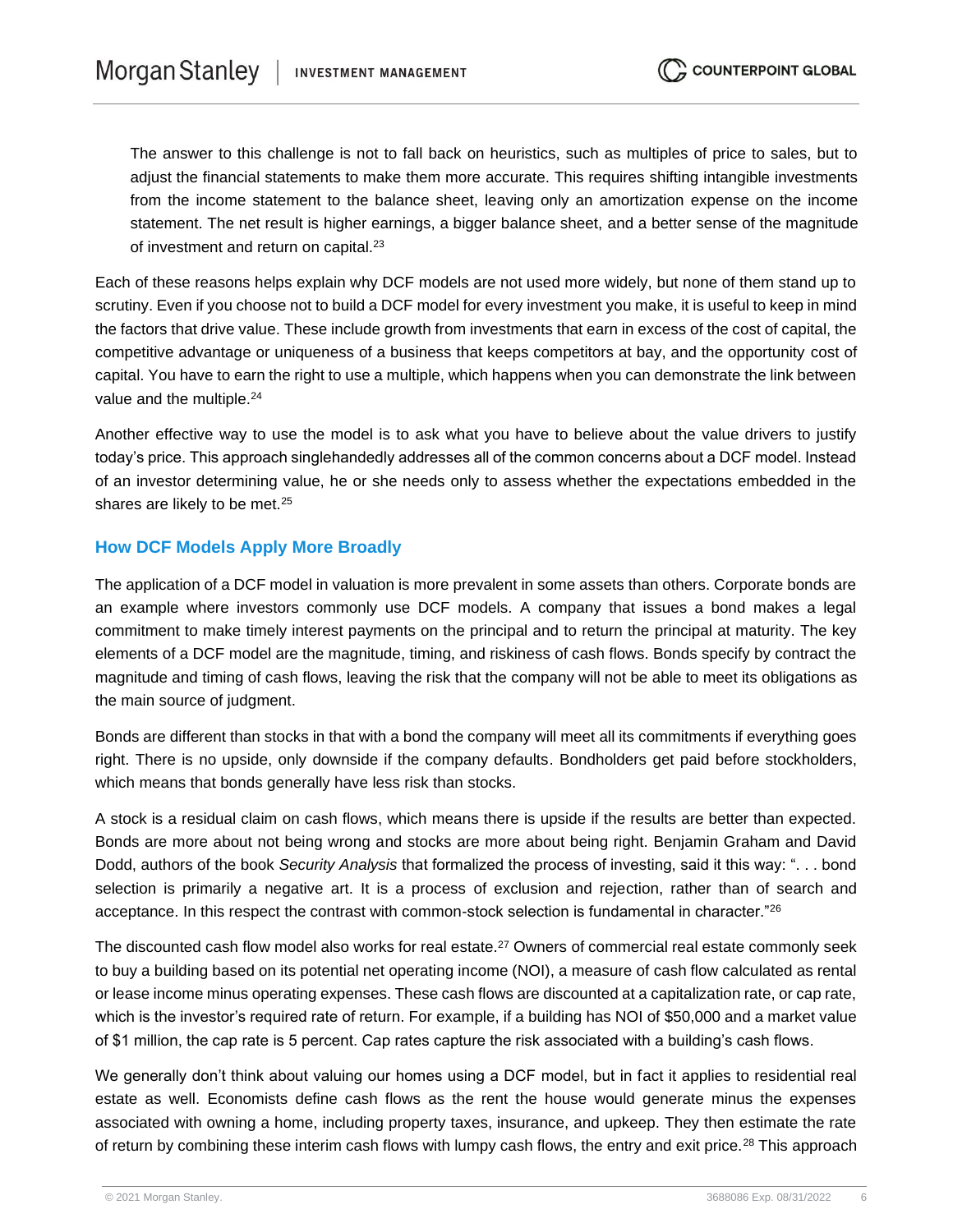has tracked home price indices more closely than the estimates made by the economists at the Bureau of Economic Analysis.<sup>29</sup>

Public equities have been the primary focus of our discussion, so there's not much to add. But the topic of asset value deserves a brief comment. One of the criticisms of a DCF model is its sensitivity to inputs, where small changes in assumptions can lead to large changes in output. An alternate approach builds on layers of value, including asset value, earnings power, and franchise value. The bedrock is asset value, deemed to be tangible and reliable, which appears to sidestep the problem of garbage in, garbage out.<sup>30</sup>

The calculation of asset value requires going through the balance sheet line by line and adjusting the figures recorded by the accountants to reflect market or reproduction values. For example, if a company carries a machine on its books at \$100 that is worth \$150, the company's book value would increase by \$50, all else being equal.

The important insight is that asset values themselves are based on the present value of cash flows. Considering what an asset might fetch in the market or what it might cost to build it anew goes right back to the problem of forecasting and discounting cash flows. That this skirts the issue is an illusion.

The purchaser of a company in a leveraged buyout seeks a business with predictable cash flows and uses a relatively large amount of debt to finance the deal. Buyout firms focus intently on improving cash flows during the time they own a business, a median of five years, and often dedicate those cash flows to reducing debt. The total return from the deal requires consideration of the entry price, the interim cash flows, and the exit price. Exit multiples in recent decades have been on average higher than entry multiples, leading to satisfactory returns for buyout funds.

Venture capital is the other large part of private equity. We have already discussed the process to value a startup. But another important feature of venture funding is that it tends to go in stages. Each successive round of funding, denoted as Series A, Series B, etc., tends to be contingent on a company meeting certain performance metrics. This can be modeled as a series of real options.<sup>31</sup> An option is a right but not an obligation to do something. Real options derive their value from real investments as opposed to financial investments such as stocks.

Option pricing models create a portfolio that is a mix of the underlying asset and the risk-free rate to replicate the cash flows of the option.<sup>32</sup> The models then rely on arbitrage as the value of the option and the value of the replicating portfolio should be the same. Options derive their value from another asset, but their value is still pegged to expected cash flows.

# **Conclusion**

The value of an asset that produces cash is the present value of the cash flows it generates over its life. Few investors explicitly use a DCF model all the time, but it is useful to keep the drivers of the model in mind constantly.

The ideas behind a DCF model have been around for a very long time. Warren Buffett, chairman and chief executive officer of Berkshire Hathaway, suggests they were introduced more than 2,500 years ago:<sup>33</sup>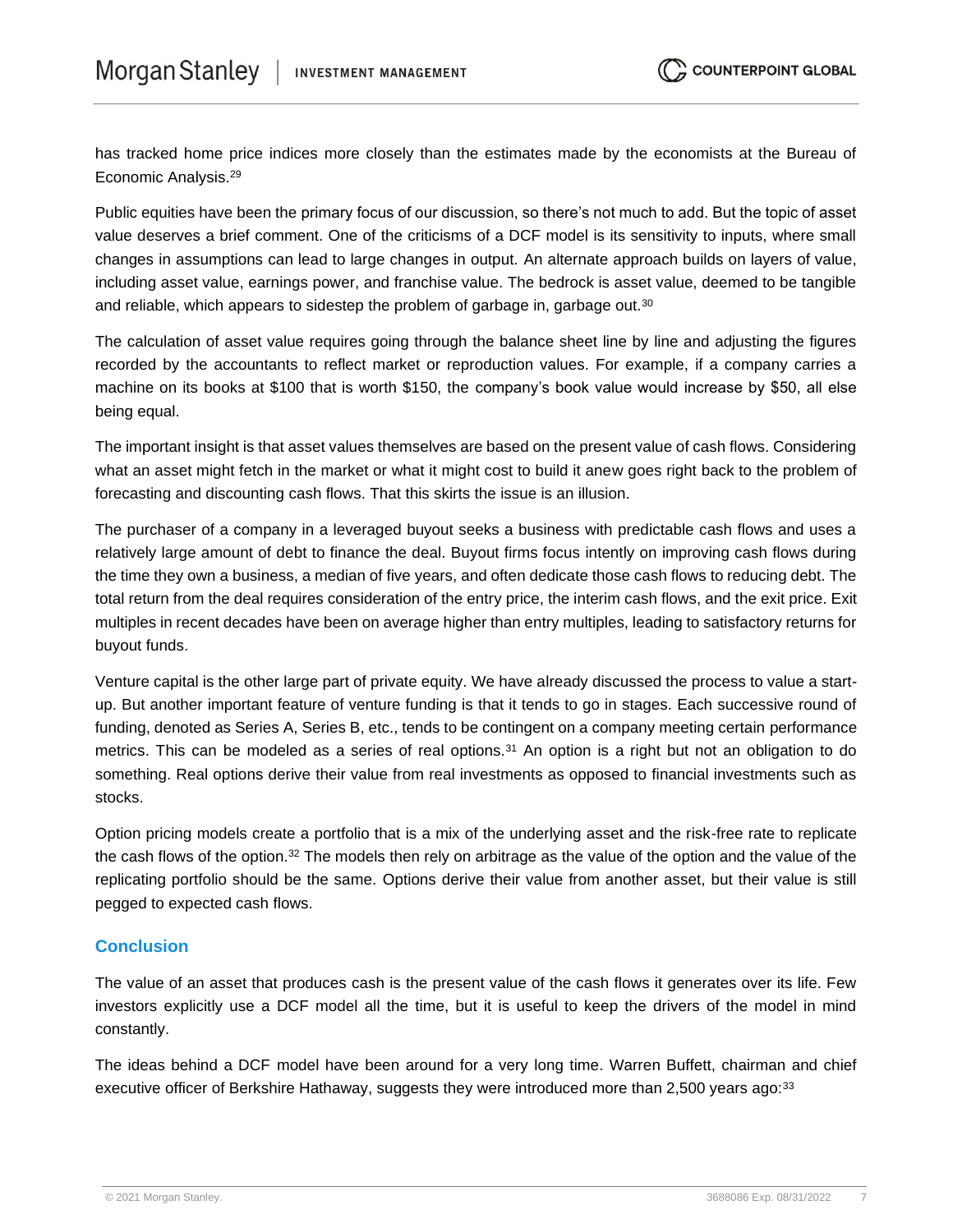" . . . the formula for valuing all assets that are purchased for financial gain has been unchanged since it was first laid out by a very smart man in about 600 B.C. (though he wasn't smart enough to know it was 600 B.C.).

The oracle was Aesop and his enduring, though somewhat incomplete, investment insight was 'a bird in the hand is worth two in the bush.' To flesh out this principle, you must answer only three questions. How certain are you that there are indeed birds in the bush? When will they emerge and how many will there be? What is the risk-free interest rate (which we consider to be the yield on long-term U.S. bonds)? If you can answer these three questions, you will know the maximum value of the bush— and the maximum number of the birds you now possess that should be offered for it. And, of course, don't literally think birds. Think dollars."

Aesop knew that everything is a DCF model.

#### **Please see Important Disclosures on pages 11-12**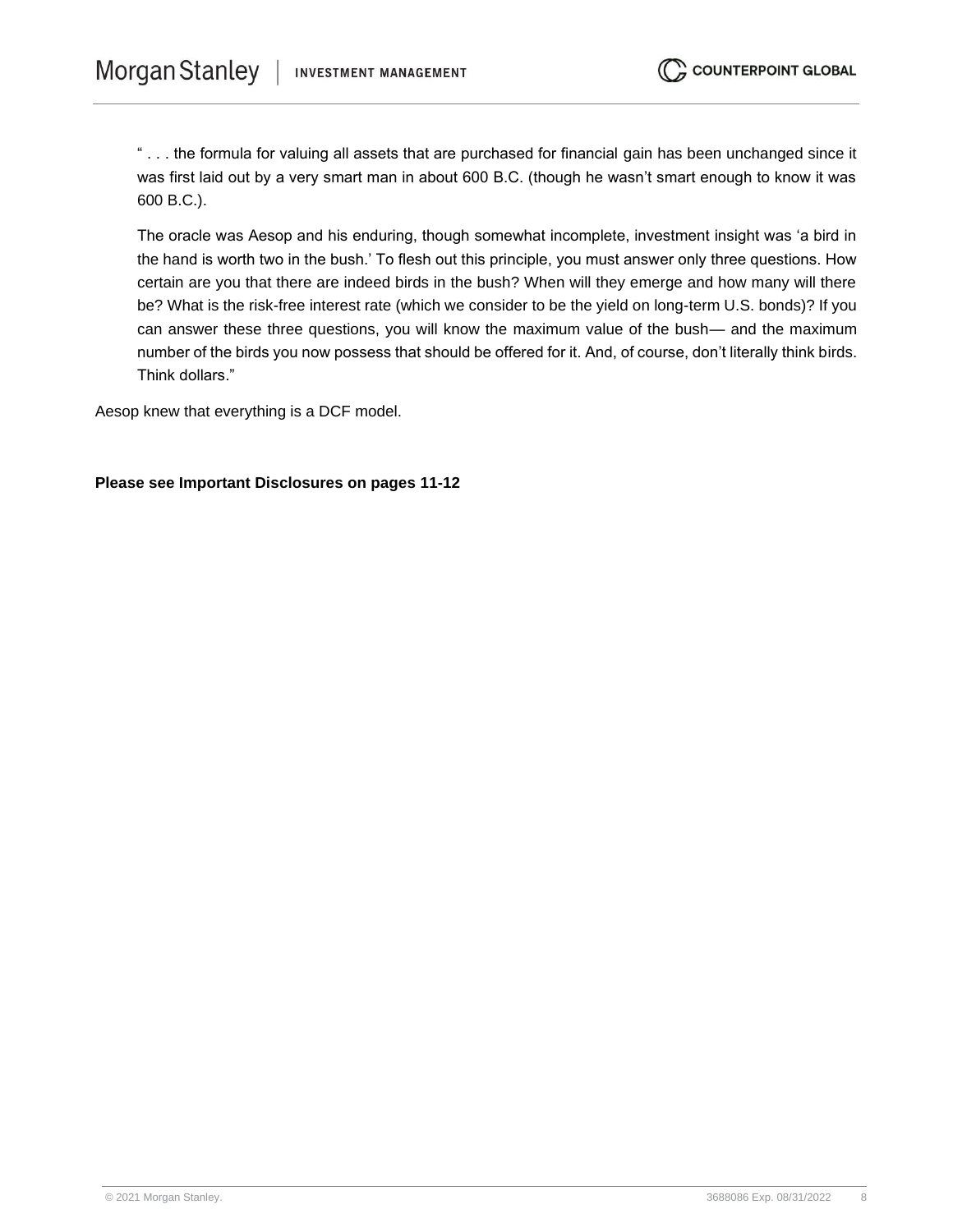# **Endnotes**

<sup>1</sup> Emily Flitter, "A Columnist Makes Sense of Wall Street Like None Other (See Footnote)," *New York Times*, October 8, 2020.

<sup>2</sup> For example, Matt Levine, "Everything Still Might Be Securities Fraud," *Bloomberg Opinion: Money Stuff*, June 22, 2021. See www.bloomberg.com/opinion/articles/2021-06-22/everything-still-might-be-securities-fraud.

<sup>3</sup> Benjamin J. Burton and Joyce P. Jacobsen, "Measuring Returns on Investments in Collectibles," *Journal of Economic Perspectives*, Vol. 13, No. 4, Fall 1999, 193-212.

<sup>4</sup> John Burr Williams, *The Theory of Investment Value* (Cambridge, MA: Harvard University Press, 1938), 55.

<sup>5</sup> Here's an example of a confused statement: "Those guys are morons," says Palihapitiya of many value investors. The historic way of determining value by looking at balance sheets and discounted cash flow no longer works, he asserts.

"Today, when money has no value, because we've essentially printed all the money in the world and we'll continue to print it over and over, you have to find value in other parts of the balance sheet, so you have to go to things like brand or intangibles," he says. "And this is where their mathematical models break, and then their brains explode." See Michelle Celarier, "The Unusual Ambitions of Chamath Palihapitiya," *Institutional Investor*, May 31, 2020.

<sup>6</sup> Taylor D. Nadauld, Berk A. Sensoy, Keith Vorkink, and Michael S. Weisbach, "The Liquidity Cost of Private Equity Investments: Evidence from Secondary Market Transactions," *Journal of Financial Economics*, Vol. 132, No. 3, June 2019, 158-181.

<sup>7</sup> Gregory Brown, Andrea Carnelli Dompé, and Sarah Kenyon, "Public or Private? Determining the Optimal Ownership Structure, *UNC Kenan Institute of Private Enterprise Working Paper,* July 28, 2020.

<sup>8</sup> Gregory Brown, Robert S. Harris, Wendy Hu, Tim Jenkinson, Steven N. Kaplan, and David Robinson, "Private Equity Portfolio Companies: A First Look at Burgiss Holdings Data," *SSRN Working Paper*, March 3, 2020 and FactSet.

<sup>9</sup> Scott P. Dulman, "The Development of Discounted Cash Flow Techniques in U.S. Industry," *Business History Review*, Vol. 63, No. 3, Autumn 1989, 555-587.

<sup>10</sup> Jerald E. Pinto, Thomas R. Robinson, John D. Stowe, "Equity Valuation: A Survey of Professional Practice," *Review of Financial Economics*, Vol. 37, No. 2, April 2019, 219-233.

<sup>11</sup> Paul Gompers, Steven N. Kaplan, and Vladimir Mukharlyamov, "What Do Private Equity Firms Say They Do?" *Journal of Financial Economics*, Vol. 121, No. 3, September 2016, 449-476.

<sup>12</sup> Doron Nissim, "Terminal Value," *Columbia Business School Research Paper No. 18-12*, April 2019.

<sup>13</sup> Jeremiah Green, John R. M. Hand, and X. Frank Zhang, "Errors and Questionable Judgments in Analysts' DCF Models," *Review of Accounting Studies*, Vol. 21, No. 2, June 2016, 596-632.

<sup>14</sup> James Surowiecki, *The Wisdom of Crowds: Why the Many Are Smarter Than the Few and How Collective Wisdom Shapes Business, Economies, Societies, and Nations* (New York: Doubleday, 2004).

<sup>15</sup> Charles D. Ellis, *Winning the Loser's Game: Timeless Strategies for Successful Investing, Eighth Edition* (New York: McGraw Hill, 2021), 43-44.

<sup>16</sup> Williams, *Theory of Investment Value*, 186.

<sup>17</sup> Nicholas Barberis and Richard H. Thaler, "A Survey of Behavioral Finance" in George Constantinides, Milton Harris, and Rene M. Stulz, eds., *Handbook of the Economics of Finance* (Amsterdam: Elsevier, 2003), 1053- 1128.

18 Charles M.C. Lee and Eric So, "Alphanomics: The Informational Underpinnings of Market Efficiency," *Foundations and Trends in Accounting*, Vol. 9, No. 2-3, 2014, 59-258.

<sup>19</sup> Gus De Franco, Ole-Kristian Hope, and Stephannie Larocque, "Analysts' Choice of Peer Companies," *Review of Accounting Studies*, Vol. 20, No. 1, March 2015, 82-109.

<sup>20</sup> Aswath Damodaran, *Investment Valuation: Tools and Techniques for Determining the Value of* Any *Asset, 3rd Edition* (Hoboken, NJ: John Wiley & Sons, 2012), 643-665.

<sup>21</sup> Michael J. Mauboussin and Dan Callahan, "Total Addressable Market: Methods to Estimate a Company's Potential Sales," *Credit Suisse Global Financial Strategies*, September 1, 2015.

<sup>22</sup> Michael J. Mauboussin and Dan Callahan, "The Economics of Customer Businesses: Calculating Customer-Based Corporate Valuation," *Consilient Observer: Counterpoint Global Insights*, May 19, 2021.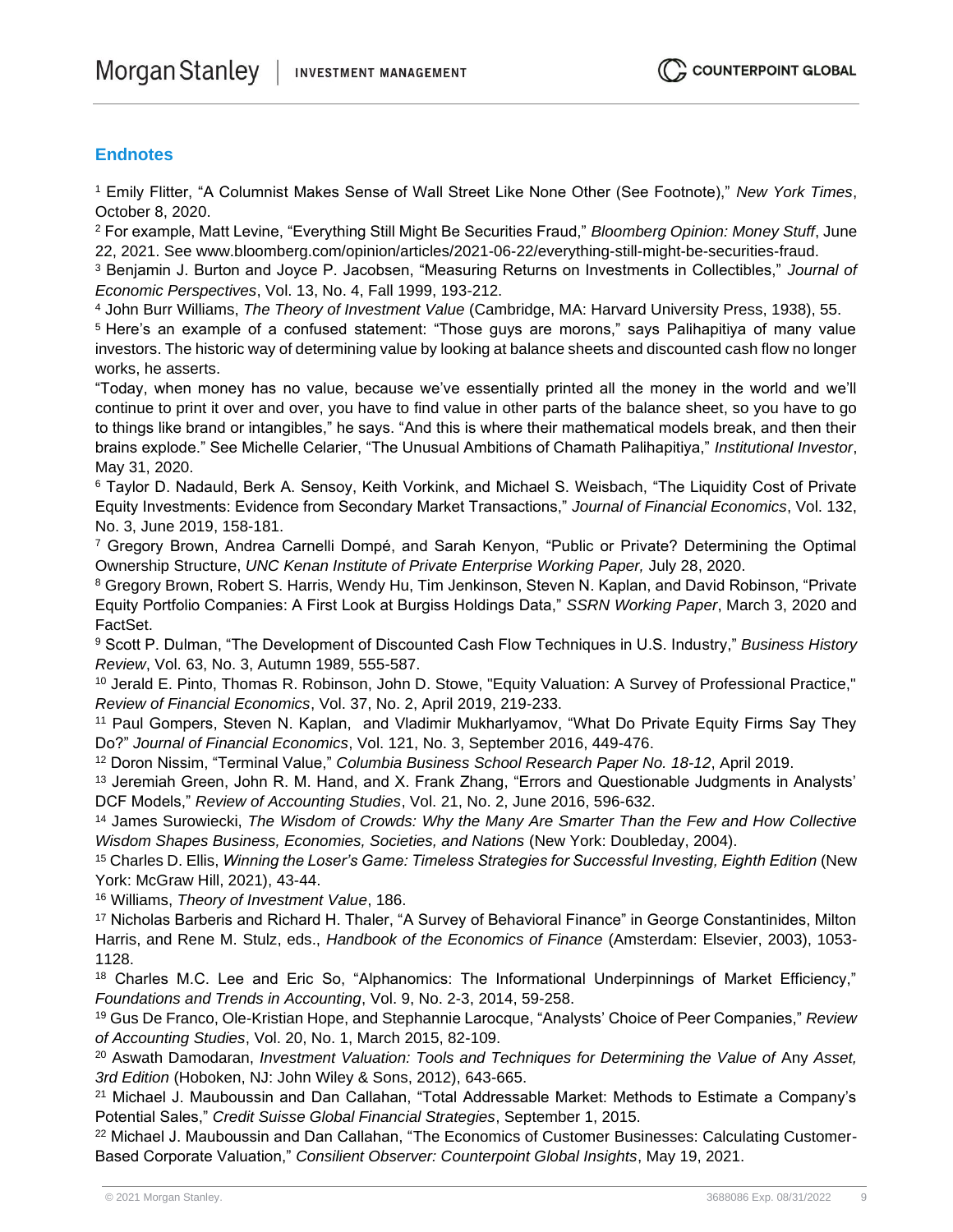<sup>23</sup> Michael J. Mauboussin and Dan Callahan, "One Job: Expectations and the Role of Intangible Investments," *Consilient Observer: Counterpoint Global Insights*, September 15, 2020.

<sup>24</sup> We take the concept of "earning the right to use a multiple" from Dave Zorub, founder of Parsifal Capital.

<sup>25</sup> John Burr Williams also got to this early. He wrote (*Theory of Investment Value*, 188): "Those who feel it unsound to use long-range forecasts under any circumstances may still use the new formulas another way, a way that was almost impossible with the old methods. They may transpose the new formulas and use the actual market price as a datum, instead of seeking the theoretical investment value as an answer. Then with the transposed formulas they may deduce the particular rate of growth, the particular duration of growth, or the like, that is implied by the actual market price, and see in this way whether the prevailing price is reasonable or not." For a contemporary discussion of this approach, see Michael J. Mauboussin and Alfred Rappaport, *Expectations Investing: Reading Stock Prices for Better Returns–Revised and Updated* (New York: Columbia Business School Publishing, 2021).

<sup>26</sup> Benjamin Graham and David Dodd, *Security Analysis, Second Edition* (New York: McGraw-Hill, 1940), 79. <sup>27</sup> Damodaran, *Investment Valuation,* 739-763.

<sup>28</sup> Margaret Hwang Smith and Gary Smith, "Bubble, Bubble, Where's the Housing Bubble?" *Brookings Papers on Economic Activity, 1:2006*, August 25, 2006, 1-67.

<sup>29</sup> Marina Gindelsky, Jeremy G. Moulton, and Scott A. Wentland, "Valuing Housing Services in the Era of Big Data: A User Cost Approach Leveraging Zillow Microdata," *NBER Chapters, in: Big Data for Twenty-First Century Economic Statistics, National Bureau of Economic Research, Inc.,* 2020.

<sup>30</sup> Bruce Greenwald, "Basic Structure of Investment Process and Valuation," *Columbia Business School Presentation*, 2013. See http://csinvesting.org/wp-content/uploads/2013/06/Greenwald-Earnings-Power-Value-EPV-lecture-slides.pdf.

<sup>31</sup> Yong Li, "Duration Analysis of Venture Capital Staging: A Real Options Perspective," *Journal of Business Venturing*, Vol. 23, No. 5, September 2008, 497-512.

<sup>32</sup> Damodaran, *Investment Valuation,* 87-109.

<sup>33</sup> Warren E. Buffett, "Chairman's Letter to the Shareholders," *Berkshire Hathaway*, 2000.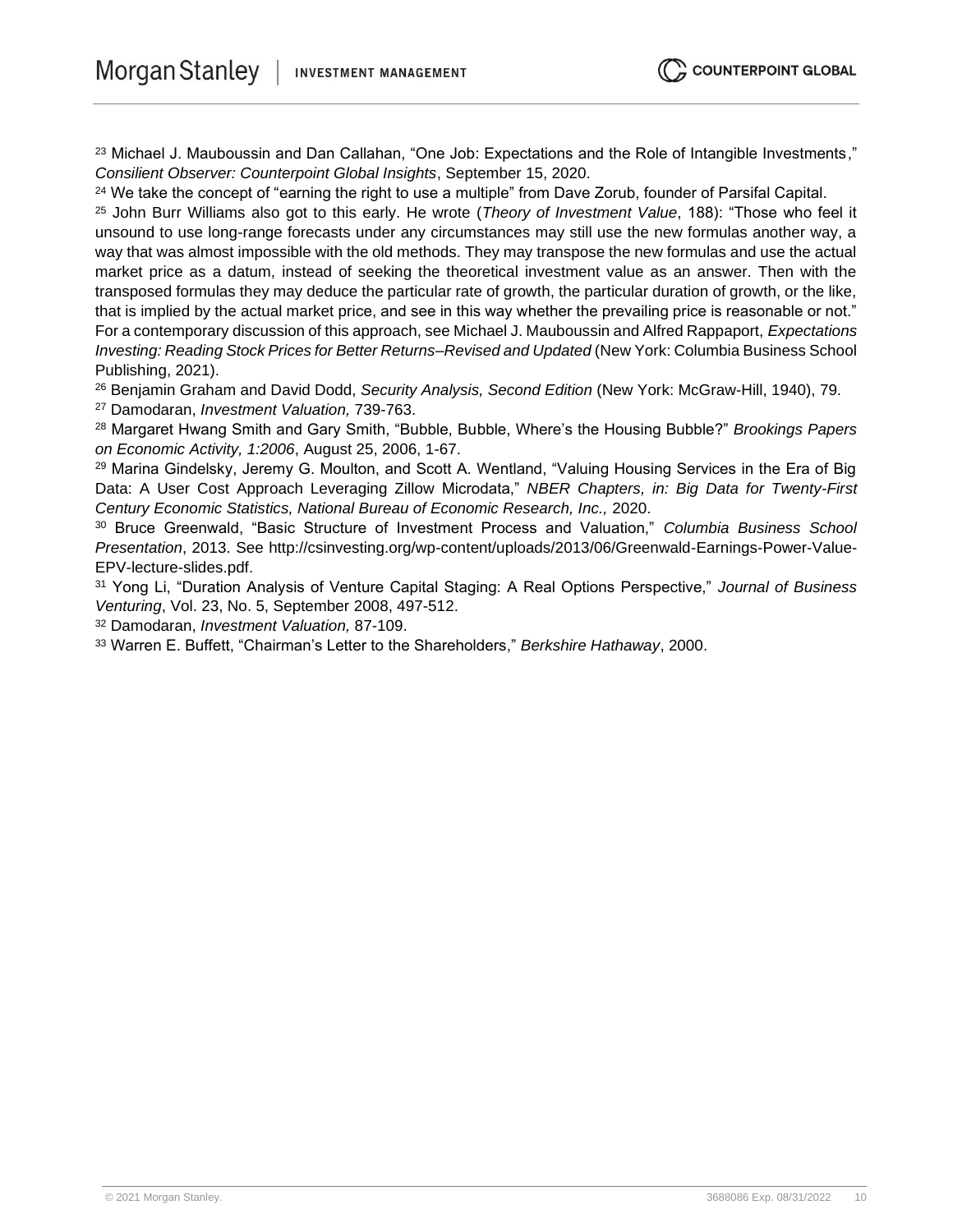#### **DISTRIBUTION**

#### **This communication is only intended for and will only be distributed to persons resident in jurisdictions where such distribution or availability would not be contrary to local laws or regulations.**

#### **EMEA:**

In the EEA jurisdictions, this material is issued by MSIM Fund Management (Ireland) Limited. MSIM Fund Management (Ireland) Limited is regulated by the Central Bank of Ireland. MSIM Fund Management (Ireland) Limited is incorporated in Ireland as a private company limited by shares with company registration number 616661 and has its registered address at The Observatory, 7-11 Sir John Rogerson's Quay, Dublin 2, D02 VC42, Ireland.

In a non-EEA jurisdiction, this material is issued by Morgan Stanley Investment Management Limited (MSIM Ltd) is authorised and regulated by the Financial Conduct Authority. Registered in England. Registered No. 1981121. Registered Office: 25 Cabot Square, Canary Wharf, London E14 4QA.

#### **U.S.:**

#### **NOT FDIC INSURED | OFFER NO BANK GUARANTEE | MAY LOSE VALUE | NOT INSURED BY ANY FEDERAL GOVERNMENT AGENCY | NOT A BANK DEPOSIT**

**Hong Kong:** This document has been issued by Morgan Stanley Asia Limited for use in Hong Kong and shall only be made available to "professional investors" as defined under the Securities and Futures Ordinance of Hong Kong (Cap 571). The contents of this document have not been reviewed nor approved by any regulatory authority including the Securities and Futures Commission in Hong Kong. Accordingly, save where an exemption is available under the relevant law, this document shall not be issued, circulated, distributed, directed at, or made available to, the public in Hong Kong. **Singapore:** This document may not be circulated or distributed, whether directly or indirectly, to persons in Singapore other than to (i) an accredited investor (ii) an expert investor or (iii) an institutional investor as defined in Section 4A of the Securities and Futures Act, Chapter 289 of Singapore ("SFA"); or (iv) otherwise pursuant to, and in accordance with the conditions of, any other applicable provision of the SFA. This publication has not been reviewed by the Monetary Authority of Singapore. **Australia:** This publication is disseminated in Australia by Morgan Stanley Investment Management (Australia) Pty Limited ACN: 122040037, AFSL No. 314182, which accept responsibility for its contents. This publication, and any access to it, is intended only for "wholesale clients" within the meaning of the Australian Corporations Act.

**Japan:** This document may not be circulated or distributed, whether directly or indirectly, to persons in Japan other than to (i) a professional investor as defined in Article 2 of the Financial Instruments and Exchange Act ("FIEA") or (ii) otherwise pursuant to, and in accordance with the conditions of, any other allocable provision of the FIEA. This document is disseminated in Japan by Morgan Stanley Investment Management (Japan) Co., Ltd., Registered No. 410 (Director of Kanto Local Finance Bureau (Financial Instruments Firms)), Membership: the Japan Securities Dealers Association, The Investment Trusts Association, Japan, the Japan Investment Advisers Association and the Type II Financial Instruments Firms Association.

#### **IMPORTANT INFORMATION**

The views and opinions are those of the author as of the date of preparation of this material and are subject to change at any time due to market or economic conditions and may not necessarily come to pass. Furthermore, the views will not be updated or otherwise revised to reflect information that subsequently becomes available or circumstances existing, or changes occurring, after the date of publication. The views expressed do not reflect the opinions of all investment teams at Morgan Stanley Investment Management (MSIM) or the views of the firm as a whole, and may not be reflected in all the strategies and products that the Firm offers.

Past performance is no guarantee of future results. Certain information herein is based on data obtained from third party sources believed to be reliable. However, we have not verified this information, and we make no representations whatsoever as to its accuracy or completeness. The views expressed in the books and articles referenced in this whitepaper are not necessarily endorsed by Morgan Stanley Investment Management.